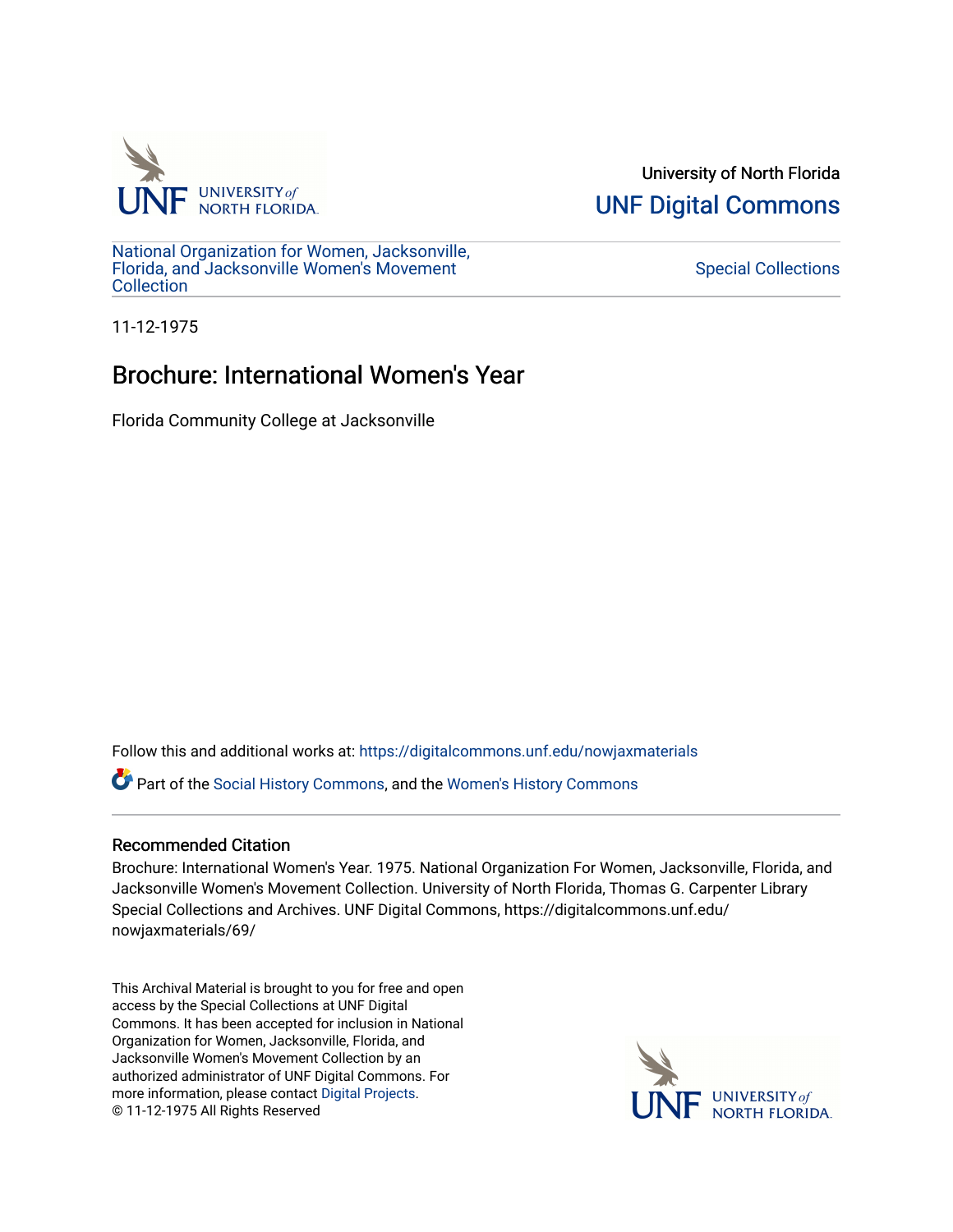### **INTERNATIONAL WOMEN'S YEAR**

1975



### **FLORIDA JUNIOR COLLEGE AT JACKSONVILLE**

celebrates

the

# **ACHIEVEMENTS** of **WOMEN**

in

**POLITICS** the **ARTS** the COMMUNITY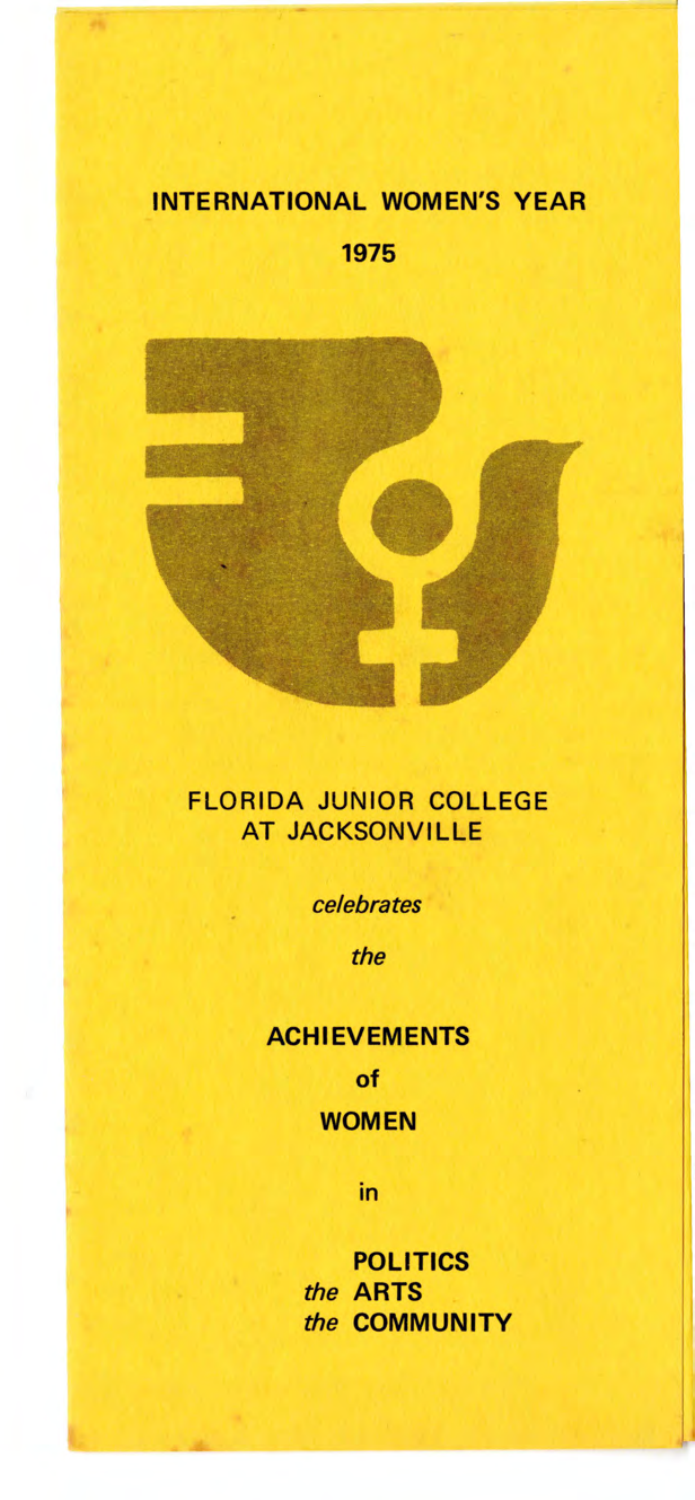## INTERNATIONAL WOMEN'S YEAR **CELEBRATION**

sponsored by

### **FLORIDA JUNIOR** COLLEGE **AT JACKSONVILLE**

*Wednesday, November 12th Jacksonville Civic Auditorium*  8:00 p. *m.* 

Welcome Address

Benjamin **R. Wygal** 

Explanation of IWY Rosanne Hartwell

#### **FLORYNCE KENNEDY**

#### **ANTONIA BRICO**

#### LOIS GRAESSLE

Questions from the Audience Lynn Lyle, Moderator

FREE ADMISSION

Sponsored by FJC's Professional Activities Lyceum Staff and Program Development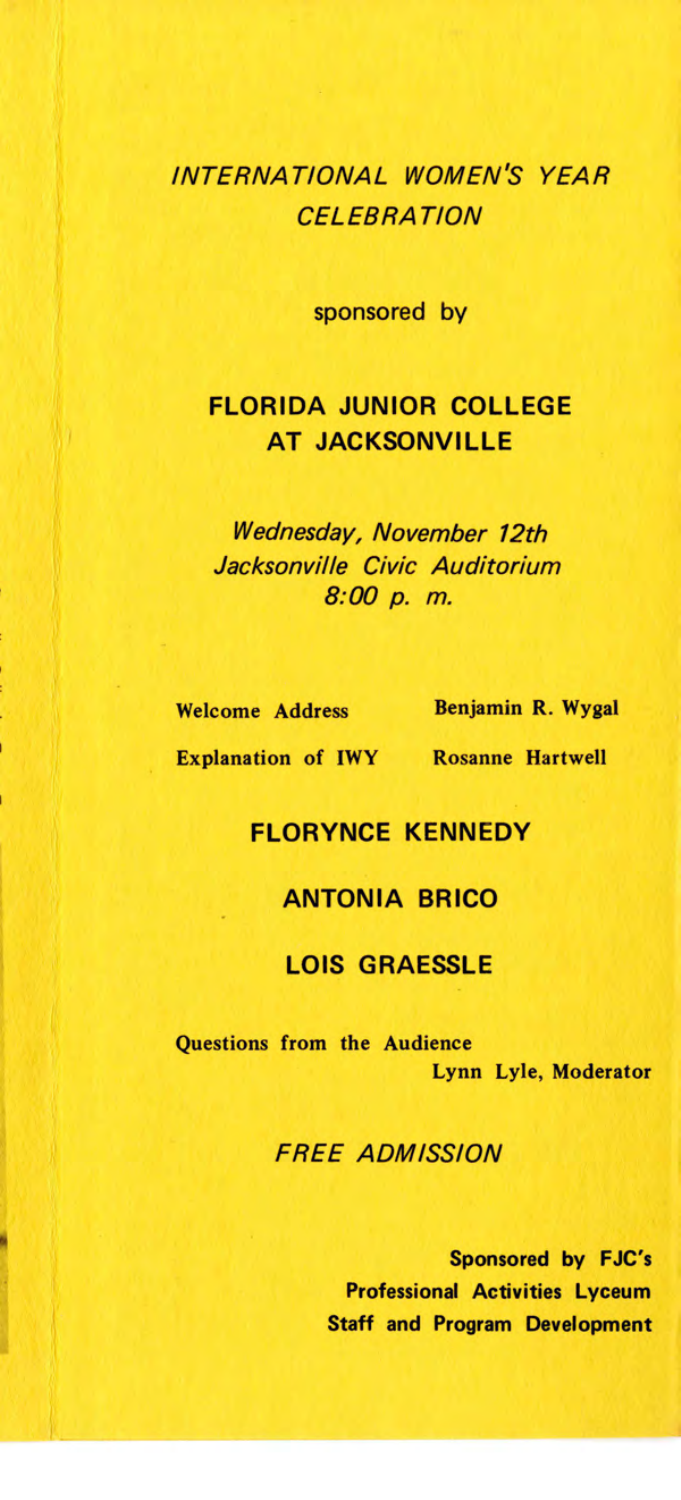#### **FLORYNCE KENNEDY: Activist Lawyer**

Florynce Kennedy has been described as a one-woman demonstration. Born and raised in Kansas City, Missouri, she moved to New York at twenty-six and entered a pre-law program at Columbia University at night. During the day, she worked in libraries and museums to pay the tuition and support herself. With an "A" average, she applied to Columbia Law School and was turned down. She gained admission to the school by using the tactics that have since become her personal trademark: applying pressure to a sensitive point. The dean of the law school politely informed her that she had been denied admission not because of her race, but because of her sex. "It feels the same to me," Flo snapped in a sharply worded letter, with a few choicely aimed carbon copies, and shortly thereafter the Dean reversed his decision.

Now a nationally famous activist lawyer, Ms. Kennedy fights oppression wherever she sees it. She has been active in consumer protection and the civil rights movement. She was one of the founders of the Feminist Party. She is the author of two books--" Abortion Rap" and "The Pathology of Oppression." A recent newspaper survey listed her as one of the fifty most influential women in America.

Flo Kennedy's life is her work; there is no such thing as hours.

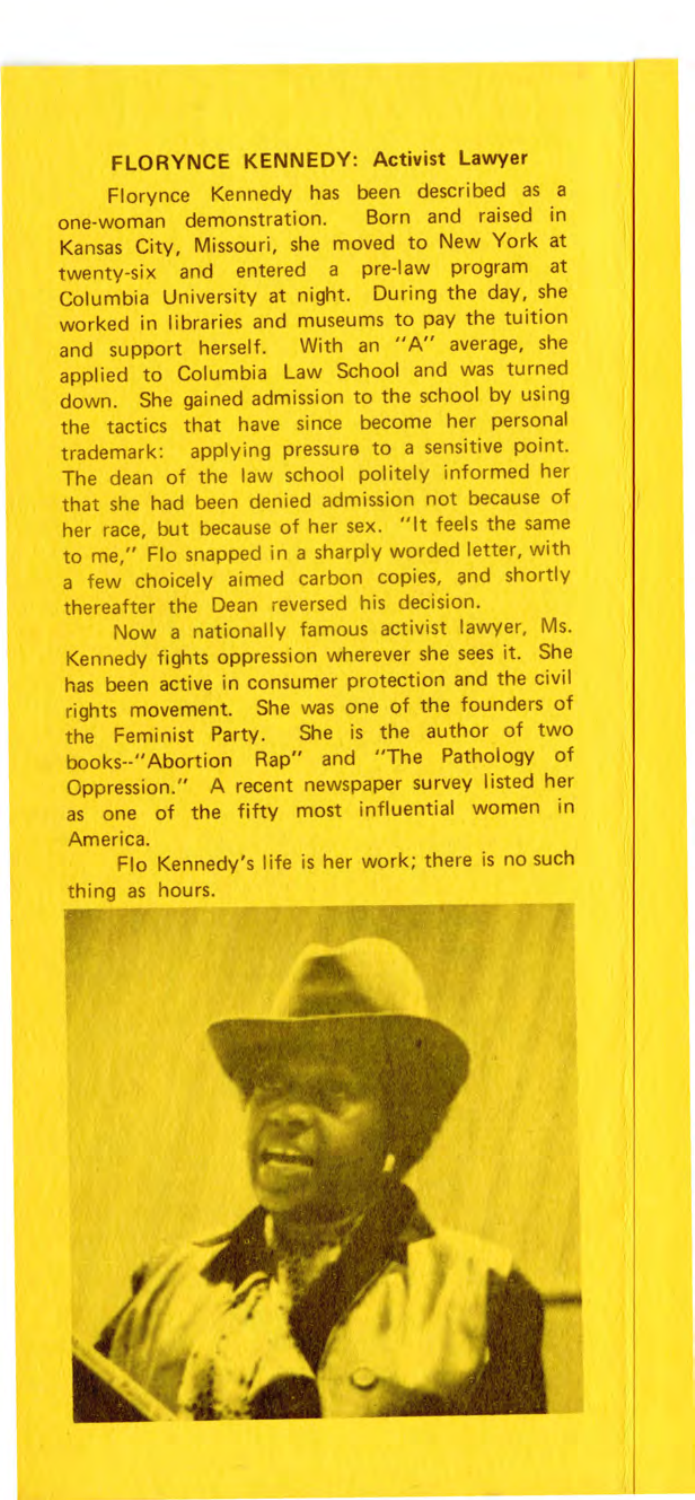

**ANTONIA BRICO: Symphony Director** 

Dr. Antonia Brico, friend and colleague of many of the great artists of the 20th Century, has earned an undisputed place in the parthenon of music as a critically acclaimed conductor of the great orchestras of Europe and America.

A graduate of the University of California at Berkeley, which subsequently conferred upon her the coveted Berkeley Fellow award, she became the first American to graduate (1929) from the prestigious Master School of Conducting at the Berlin State Academy of Music, University of Berlin.

Following her debut as conductor with the Berlin Philharmonic, she served as guest conductor at the Hollywood Bowl, where the **Los Angeles Times**  critic commented, "She proved that she will register her niche in the symphony Hall of Fame."

She followed with a successful European tour including a command performance for Queen Elizabeth in Brussels, and upon her return to America, she created her own symphonic orchestra, the New York Women's Symphony Orchestra, which later included male artists and was renamed the Brico Symphony.

The talented and creative conductor was awa rded an honorary Doctor of Music degree by Mills College "for her outstanding contribution to the progress of music."

Dr. Brico now makes her permanent residence in Denver, Colorado where she is permanent conductor of the Brico Symphony.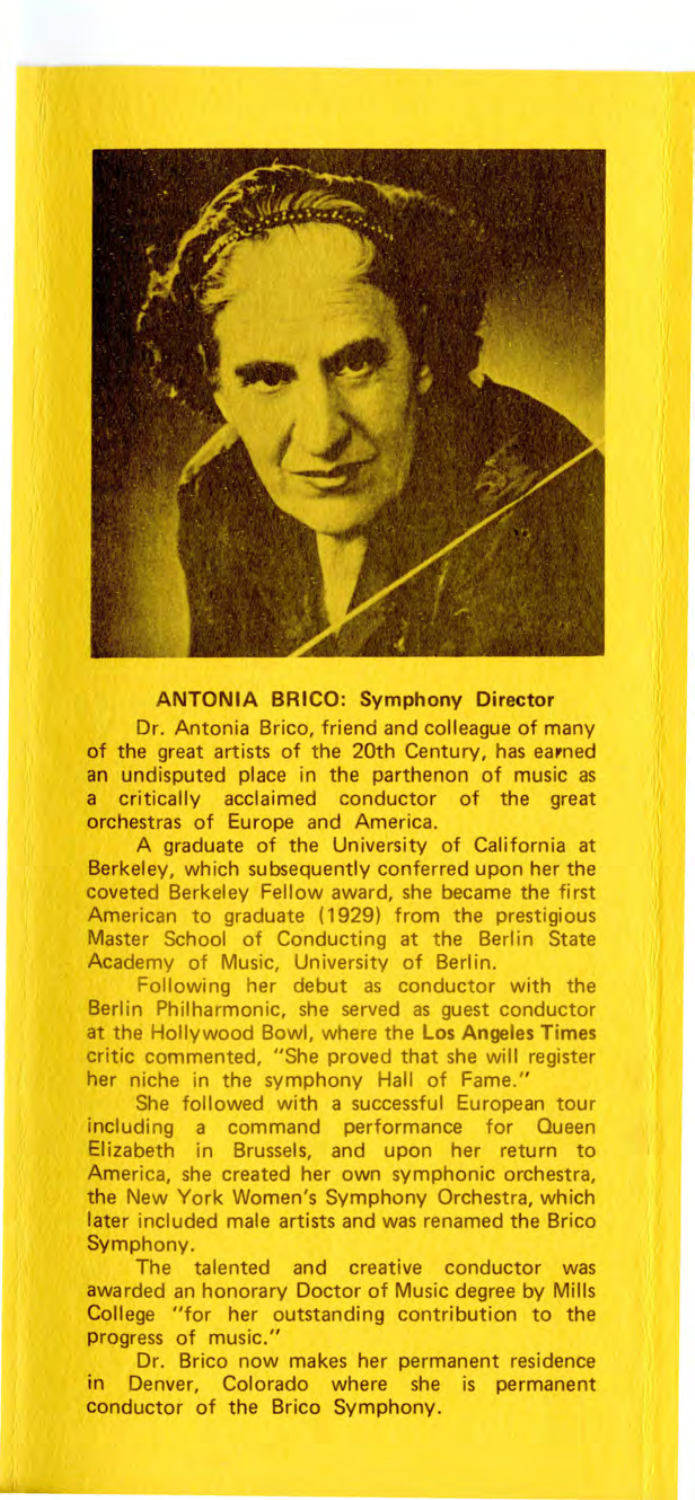#### **LOIS THACKER GRAESSLE: Community Leader**

In 1941, two years after receiving an A. B. degree with certification to teach, Lois Graessle earned a Juris Doctor degree from the University of Florida College of Law. Six weeks after graduation, Mrs. Graessle--the only woman in the class--married the class president. Of the thirty-four years since, she has spent the first twenty-five almost exclusively as wife and mother, producing three daughters and two sons.

Mrs. Graessle's entry into community work came in 1969 when she served as chairperson of the Child Care Study Commission, a community-wide survey of children's needs. Mrs. Graessle's work brought her a great deal of recognition including "Volunteer of the Year" awards from the NAACP, the Urban League, the Community Planning Council; the EVE award from the Florida Publishing Company; and the Newton D. Baker Award by the national United Way for the outstanding volunteer in a local community.

Through her work, Mrs. Graessle has come to believe in the need for preventive programs carried out co-operatively by private and public agencies. In her efforts to create these preventive programs, she has served as president of the Community Planning Council, vice-chairperson for the Commission on Goals and Priorities, charter member of the Mayor's Commission on the Status of Women, and now serves on the Board of Women's Probationers' Residence.

Mrs. Graessle has demonstrated a willingness to speak for those who cannot always speak for themselves because of age, sex, or race. She serves as community catalyst.

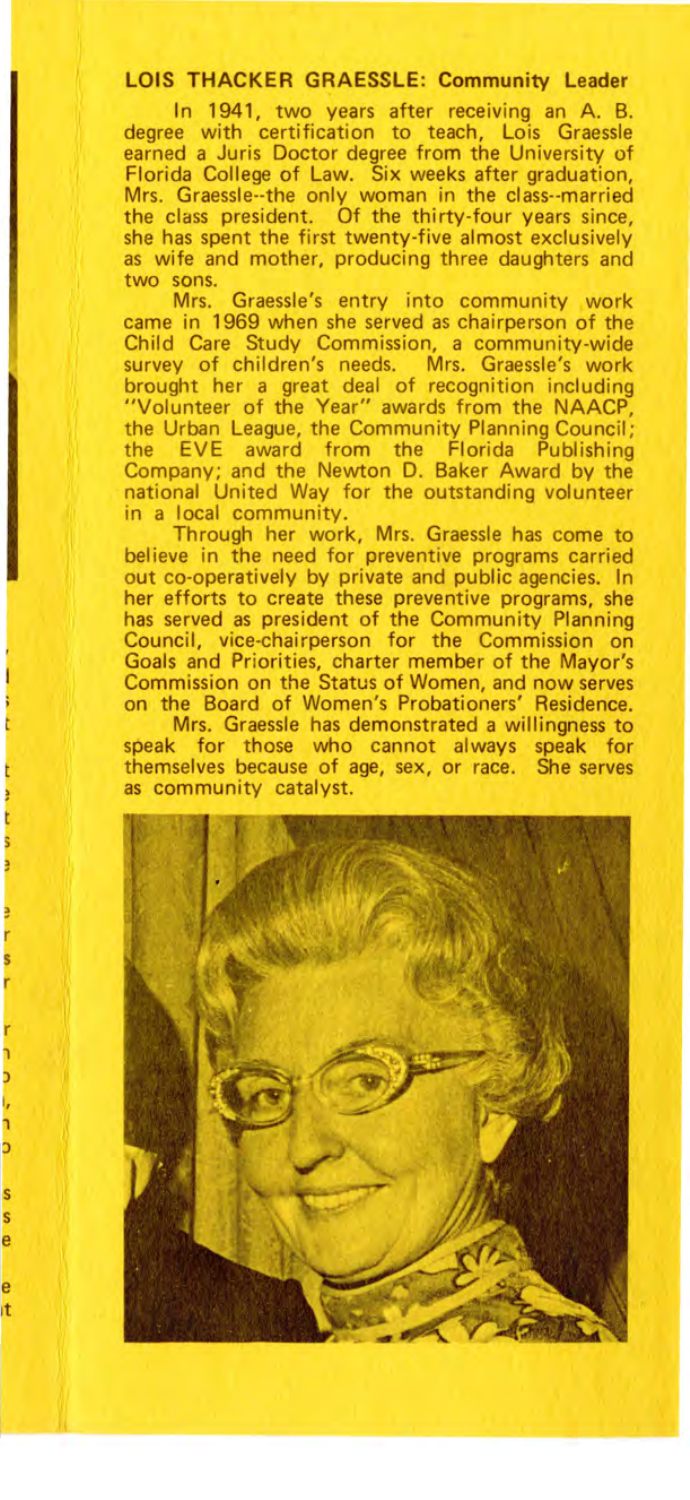More about our program. . .

Introducing Ms. Kennedy in tonight's program is Ms. Julie Kuntz. Ms. Kuntz is a graduate of Randolph-Macon Woman's College in Lynchburg, Virginia. She recieved her J.D. degree from the University of Florida **Law** School where she was the first woman chancellor of the Honor Corps. After graduation she became assistant general counsel to the City of Jacksonville.

Ms. Rosalind MacEnulty will be introducing Ms. Antonia Brico. A graduate of Yale University and the University of Florida, Ms. MacEnulty is a local composer and is Musical Director of Theatre Jacksonville. She is also on the faculty of Jacksonville University and Florida Junior College at Jacksonville and a fellow of the American Guild of Organists.

Introducing Ms. Graessle is Ms. Deloris Carn, a chemistry and biology teacher at Englewood Senior High School. She earned a B.S. degree and an M.S. degree in Science Education at Florida A. & M. University. Ms. Carn has been actively involved as a volunteer in the Jacksonville YWCA, the United Fund, and the Cancer Society, to name just a few.

#### IWY PROGRAM COMMITTEE

- Ms. Lynn Atkinson
- Ms. Joan Bowers
- Dr. Roseann Cacciola
- Dr. Elizabeth Cobb
- Ms. Ann Cox
- Dr. Alice Hadwin
- Ms. Rosanne Hartwell
- Ms. Gayle Lurie
- Ms. Lynn Lyle
- Ms. Marva McKinnon
- Ms. Yolanda Perusse
- Ms. Barbara Puestow
- Ms. Jane Stewart
- Ms. Micki Williams